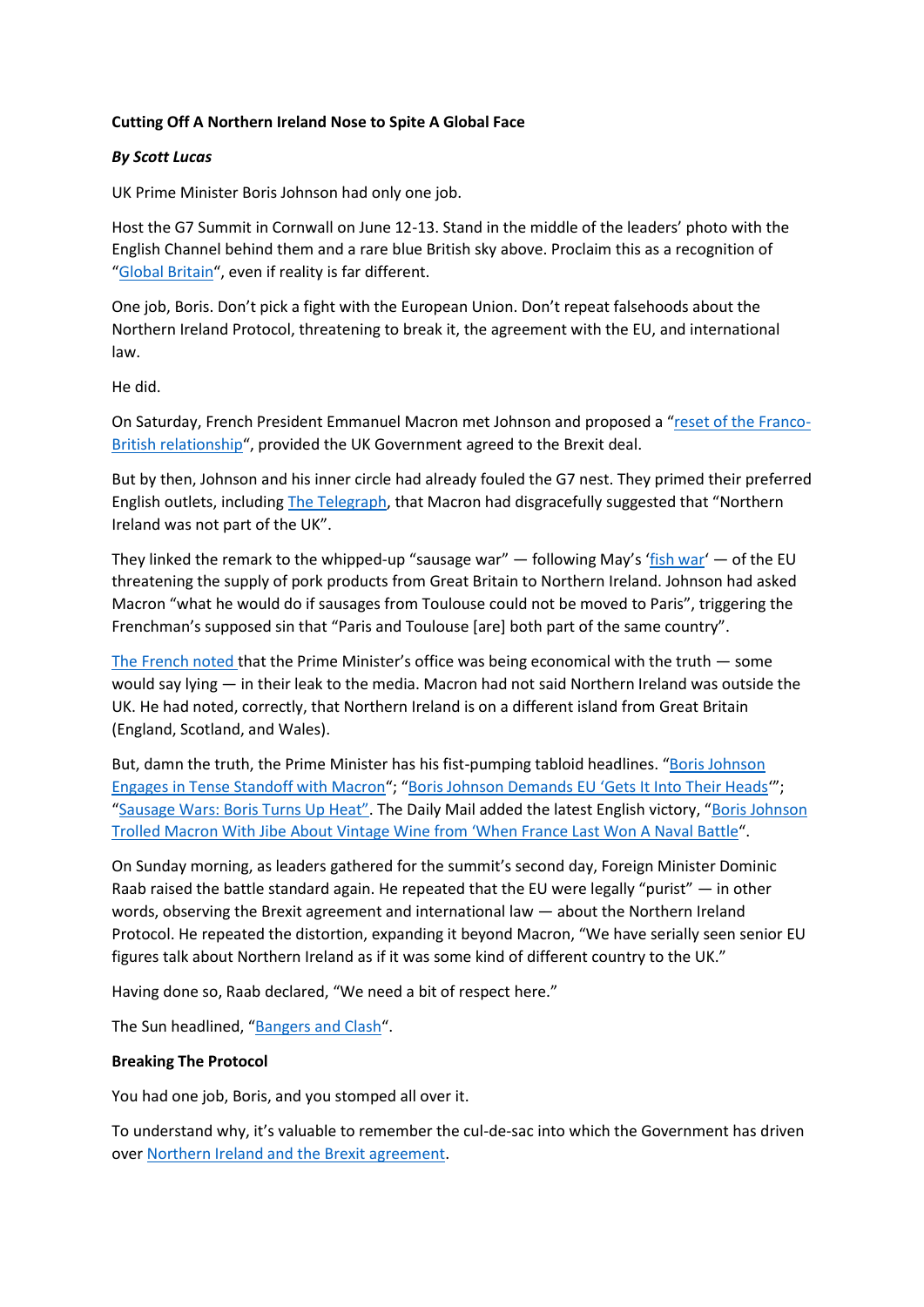To avoid a "hard border" between the North and the Republic of Ireland, the UK and the EU agreed to a "customs line" down the Irish Sea. Goods moving between Great Britain and Northern Ireland on two different islands — would be subject to inspections and customs documents.

UK ministers such as Michael Gove assured that, when the agreement took effect on December 31, 2020, technical infrastructure would be in place to make the customs arrangements a light touch. There would be little hindrance to the movement of goods.

But that infrastructure is still not in place. Trade has been disrupted, causing shortages in Northern Ireland and damaging suppliers and agricultural producers in both Northern Ireland and Great Britain. Meanwhile, business between the North and Ireland is booming.

The Johnson Government had two alternatives: negotiate with the European Union, while working on the infrastructure, or undermine the Protocol.

Up to early March, the faction for negotiations still held sway. Gove was in discussions with the EU's Maroš Šefčovič, agreeing a grace period until July over implementation of food safety rules.

But Johnson has never accepted the Protocol. During the campaign for the December 2019 General Election, he was economical with the truth  $-$  some would say lie  $-$  that there was no customs line down the Irish Sea. He oversaw the attempt last September to scrap the provision unilaterally, breaking international law.

So Gove was suddenly replaced with David Frost, who promised a harder line with the EU. The discussions were frozen, as the July expiry of the grace period approached.

After another fruitless meeting with Frost on June 9, Sefčovič warned that the EU's patience was "wearing very, very thin" and that the bloc would act "swiftly, firmly and resolutely" if the UK did not respect the terms of the Brexit agreement. Tariffs could be imposed on UK goods if there was no resolution.

The European leaders drove home the general message of a unified position. [Macron's office](https://twitter.com/EmmanuelMacron/status/1403325189253906436) put out a pre-summit photo of the French President, German Chancellor Mario Draghi, Italian Prime Minister Mario Draghi, and the EU's Ursula Von der Leyen and Charles Michel sitting outside a seaside café: "As always, the same union, the same determination to act, the same enthusiasm!"

So, damn the G7, Johnson's camp decided to hit hard. The Prime Minister threatened to set aside the Protocol. Frost wore Union Jack socks to a summit meeting. The Daily Mail heralded the latest English victory, ["Boris Johnson Trolled Macron With Jibe About Vintage Wine from 'When France](https://www.dailymail.co.uk/news/article-9683769/Boris-Johnson-trolled-Macron-jibe-vintage-wine.html)  [Last Won A Naval Battle"](https://www.dailymail.co.uk/news/article-9683769/Boris-Johnson-trolled-Macron-jibe-vintage-wine.html).

## **Cut-and-Run to Australia**

All of which begs the question: what did Johnson's tactics achieve?

"Sausage wars" did not shift the EU. To the contrary, Von der Leyen and Michel told Johnson, publicizing [the message](https://twitter.com/vonderleyen/status/1403646281101283329), "The Good Friday Agreement and peace on the island of Ireland are paramount. We negotiated a Protocol that preserves this, signed & ratified….Both sides must implement what we agreed on. There is complete EU unity on this."

The [Biden Administration is frustrated](https://centreforbrexitstudiesblog.wordpress.com/2020/12/11/biden-tears-up-johnsons-mythical-us-uk-trade-deal/) with the UK Government. On the eve of the summit, the senior US diplomat in London, Yael Lempert, delivered a diplomatic démarche — effectively a reprimand — to Frost over the threat to the Protocol.